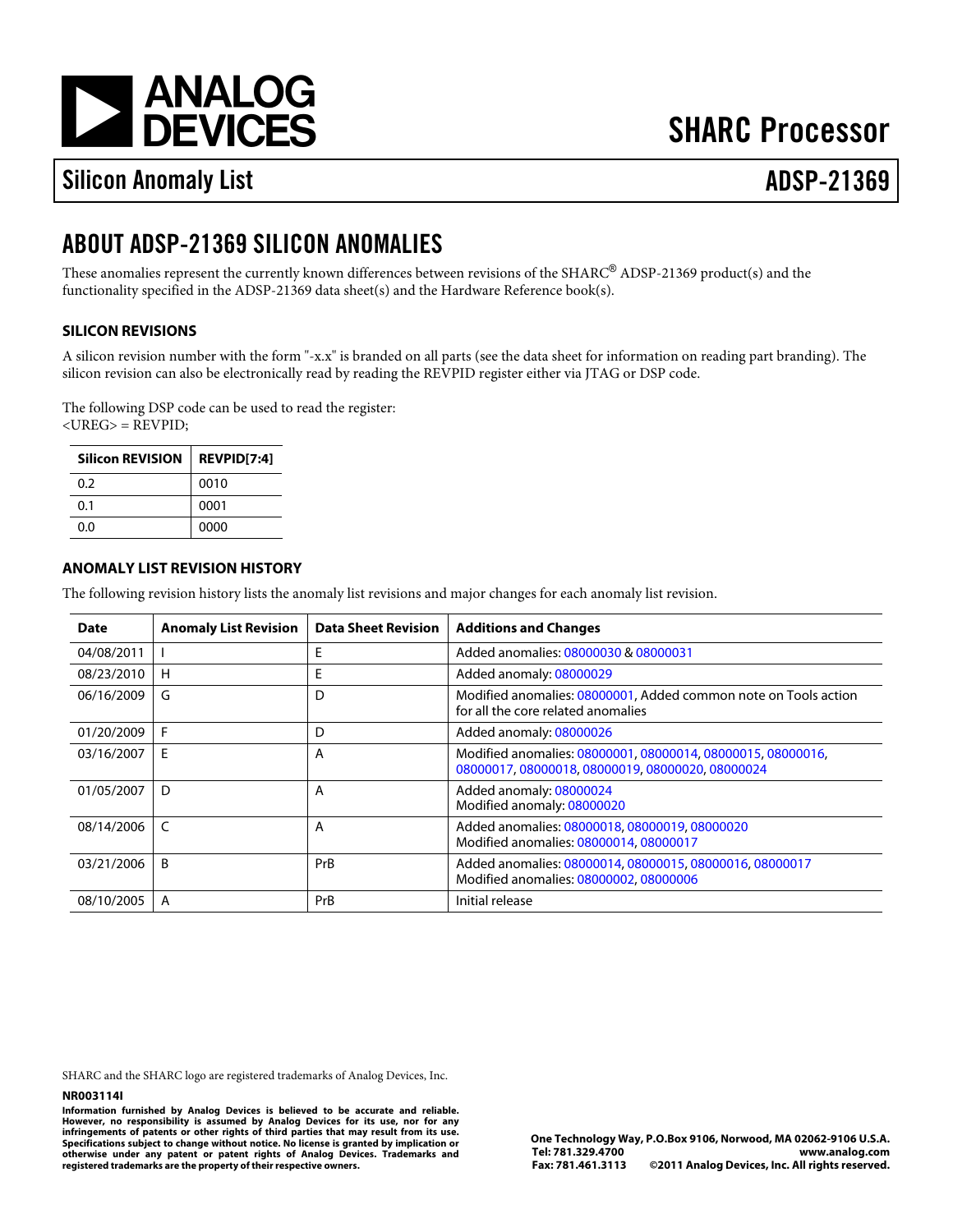## SUMMARY OF SILICON ANOMALIES

The following table provides a summary of ADSP-21369 anomalies and the applicable silicon revision(s) for each anomaly.

<span id="page-1-8"></span><span id="page-1-7"></span><span id="page-1-6"></span><span id="page-1-5"></span><span id="page-1-4"></span><span id="page-1-3"></span><span id="page-1-2"></span><span id="page-1-1"></span><span id="page-1-0"></span>

| No.            | ID       | Description                                                                                                                                         | 0.0          | 0.1          | 0.2          |
|----------------|----------|-----------------------------------------------------------------------------------------------------------------------------------------------------|--------------|--------------|--------------|
| $\mathbf{1}$   | 08000001 | Core Stall not executed properly                                                                                                                    | X            | $\mathsf{x}$ | X            |
| $\overline{2}$ | 08000002 | Memory write operations can fail under certain conditions while DMA to internal memory is in<br>progress                                            | $\mathsf{x}$ |              |              |
| 3              | 08000006 | tDCAD specification violated                                                                                                                        | X            |              |              |
| 4              | 08000014 | Instruction fetch fails when there is a CORE-DMA conflict coupled with an external memory access                                                    |              | X            |              |
| 5              | 08000015 | Elevated core voltage needed for operation above 266 MHz                                                                                            | X            | $\mathsf{x}$ |              |
| 6              | 08000016 | SPI DMA issue when using SPIBAUD=2                                                                                                                  | X            | $\mathsf{x}$ | X            |
| $\overline{7}$ | 08000017 | 166MHz SDRAM operation violates tSSDAT specification                                                                                                | $\mathsf{x}$ | $\mathsf{x}$ |              |
| 8              | 08000018 | TCK can effect external PM bus accesses under certain circumstances                                                                                 | x            | X            |              |
| 9              | 08000019 | PDAP must use DAI pins, external port pins not available for PDAP data                                                                              | $\mathsf{x}$ | $\mathsf{x}$ | $\mathsf{x}$ |
| 10             | 08000020 | Input Shift Register Anomaly in ASRCs (Asynchronous Sample Rate Converters) impacts Daisy-x<br>Chained TDM mode                                     |              | X            |              |
| 11             | 08000024 | Parallel EPROM/FLASH boot following a Hard (Hot) Reset may fail if issued in the middle of<br>external SDRAM reads                                  | $\mathsf{x}$ | x            | X            |
| 12             | 08000026 | Incorrect Popping of stacks possible when exiting IRQx/Timer Interrupts with DB modifiers                                                           | $\mathsf{x}$ | X            | X            |
| 13             | 08000028 | Conditional FLAG instructions involving DAG index registers must not be followed immediately<br>by an instruction that uses the same index register | X            | x            | X            |
| 14             | 08000029 | External port arbitration may not work as expected when the lower priority request is not<br>continuous                                             | X            | X            | X            |
| 15             | 08000030 | VDSP Statistical profiler may provide incorrect profile information for idle instructions                                                           | $\mathsf{x}$ | $\mathsf{x}$ | $\mathsf{x}$ |
| 16             | 08000031 | After an emulator halt at the instruction before 'idle' instruction, the Core Timer stops<br>decrementing even after code execution restarts        | x            | x            | X            |

<span id="page-1-15"></span><span id="page-1-14"></span><span id="page-1-13"></span><span id="page-1-12"></span><span id="page-1-11"></span><span id="page-1-10"></span><span id="page-1-9"></span>Key:  $x =$  anomaly exists in revision

. = Not applicable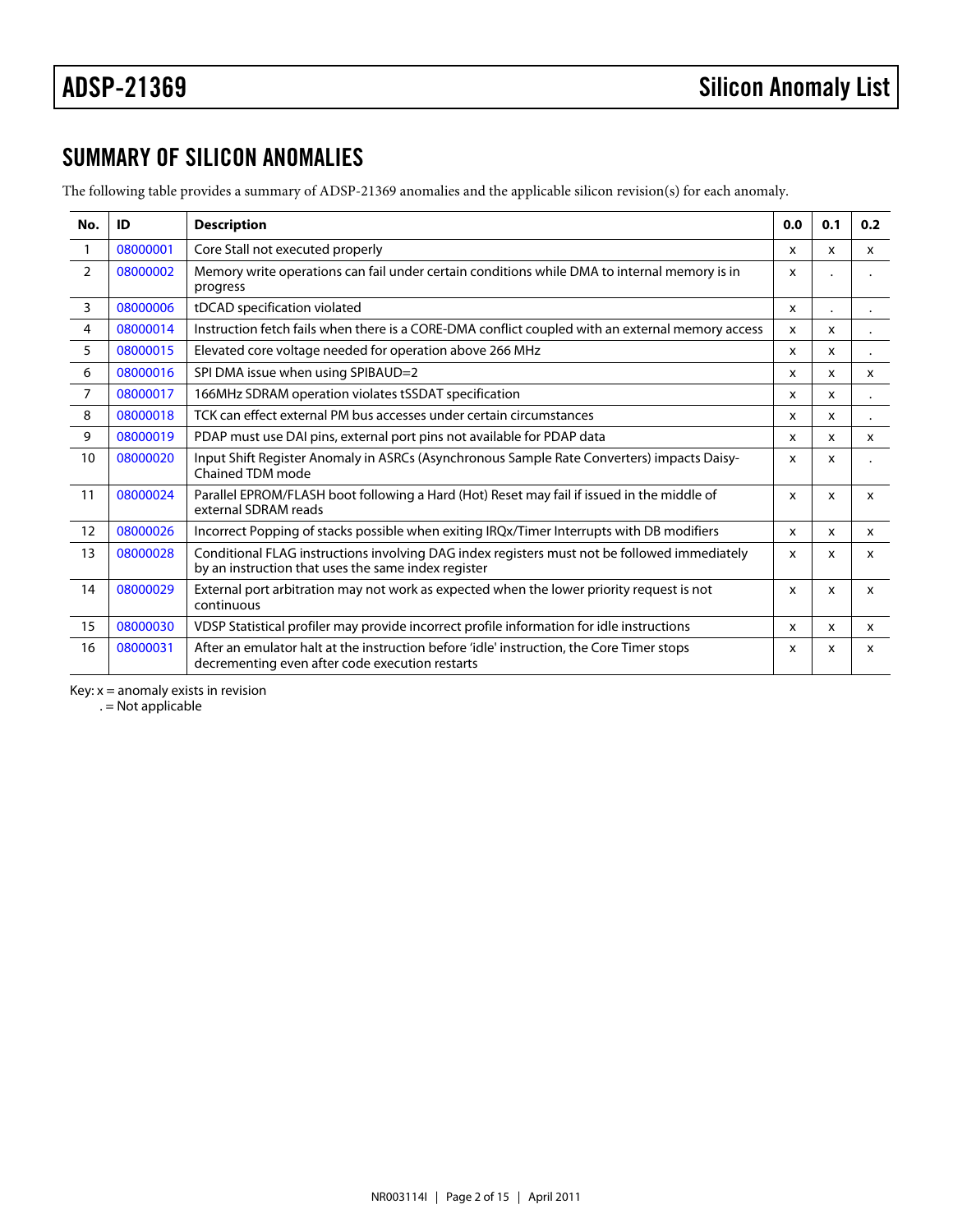## DETAILED LIST OF SILICON ANOMALIES

The following list details all known silicon anomalies for the ADSP-21369 including a description, workaround, and identification of applicable silicon revisions.

#### <span id="page-2-0"></span>[1.](#page-1-0) 08000001 - Core Stall not executed properly:

#### DESCRIPTION:

Under certain specific conditions outlined below, one type of core stall that is normally incurred does not get executed. In certain cases this can cause unexpected code operation.

PCSTK load & RTS/RTI combination:

When PCSTK is loaded, and an RTS/RTI is executed immediately afterward, there is a stall as the return waits for a writeback of PCSTK before the return.

 Example1:  $[1]$  PCSTK = DM( $[0, M0)$ ; [2] RTS;

 Example2:  $[1]$  PCSTK = DM( $[0, M0)$ ; [2] RTI;

Anomalous behavior: If: The memory access in instruction 1 is to a memory-mapped IOP register.

-OR-

The memory access in instruction 1 is to External Memory.

-OR-

DMA is simultaneously accessing the same bank as the memory access in instruction 1.

Then: Stall does not occur, and this results in the RTS/RTI vectoring to some unknown location instead of the value from PCSTK.

WORKAROUND:

Add a nop between instructions 1 and 2.

Note: This workaround may be built into the development tool chain and/or into the operating system source code. For tool chains and Operating Systems supported by ADI, such as VisualDSP++ and VDK please consult the "Silicon Anomaly Tools Support" help page in the applicable documentation and release notes for details.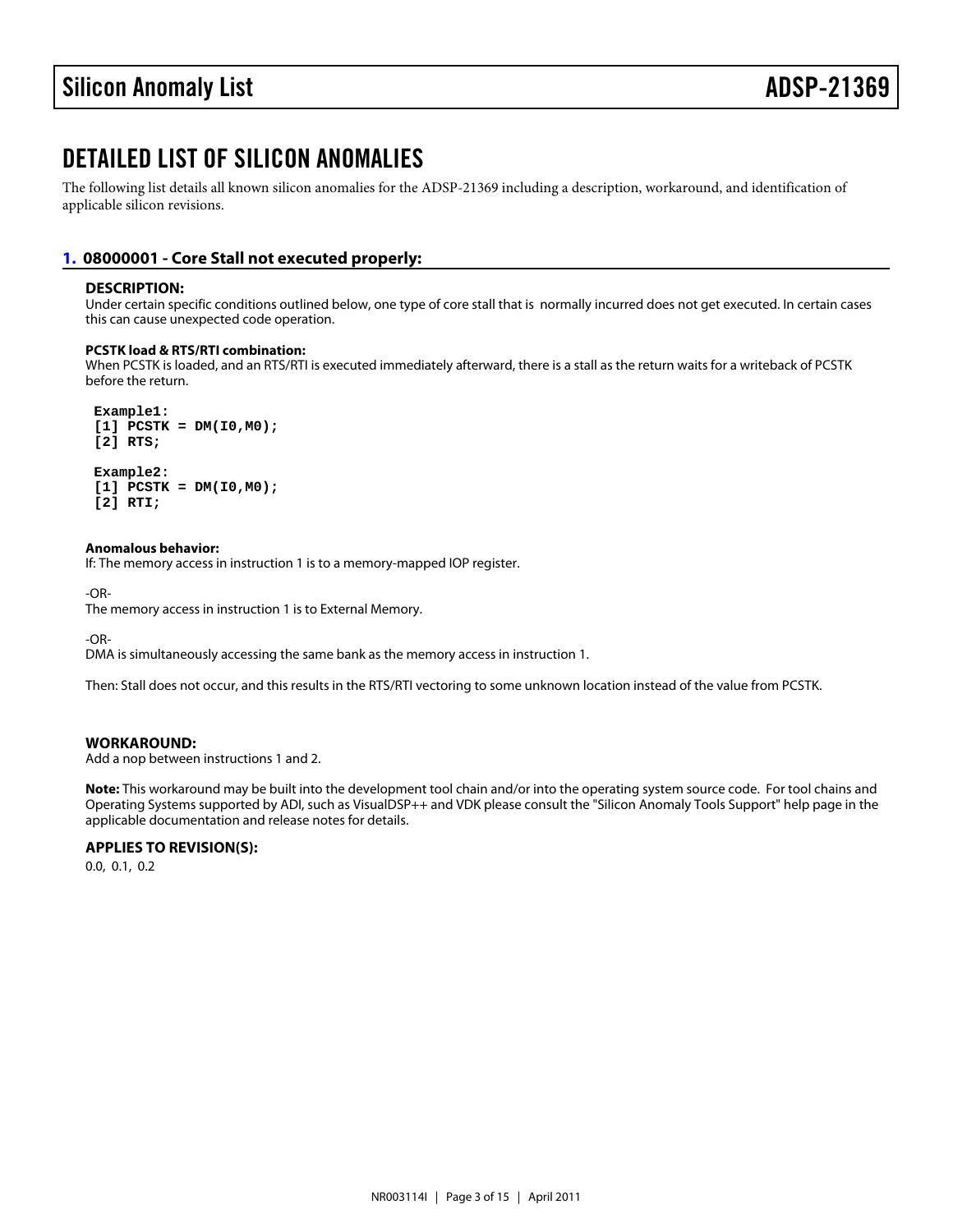#### <span id="page-3-0"></span>[2.](#page-1-1) 08000002 - Memory write operations can fail under certain conditions while DMA to internal memory is in progress:

#### DESCRIPTION:

If an instruction modifies a register and the same register is the source to a memory write, and a DMA happens to same block as the memory write in the next cycle, under the following conditions, the modified value of the register is written to memory instead of the old one.

Examples of instructions that modify a register and the same register are written to memory are:

1.  $RO = R1-R2$ ,  $DM(10, MO) = R0$ ; // The memory access can be either DM/PM 2. DM( $10, M0$ ) = R0, R0 = PM( $18, M8$ );

The conditions under which we see the issue are: 1. The failing instruction is the first instruction in a 1,2, or 4 instructions long loop.

Example:

lcntr =  $8$ , do (pc, 1) until lce;  $DM(IO, MO) = RO$ ,  $RO = PM(IB, MB)$ ; //and DMA occurs in next cycle. // The new value of R0 (fetched through PM) is written into DM memory lcntr=0x7, do ST2\_IN\_BFLY\_T2 until lce; //2 instr long loop f4=f2+f4, dm(i3,m6)=r0, r0=pm(i11,m11); ST2\_IN\_BFLY\_T2: f4=pass f2, dm(i4,m6)=r4, r2=pm(i11,m11);

2. When the compute of the failing instruction generates both the operands of multiplier in the next instruction Example:

```
F0=F0+F4, F1=F0-F4, DM(10,MO) = R1; // and DMA occurs in next cycle.
 // The new value of R1 (output of compute) is written into DM memory
F4 = F0*F1;
```
3. When the failing instruction is followed by a conditional branch and any of the following two happens a. A compute in the failing instruction affects the condition of the branch Example:

 $F0=F0+F4$ ,  $PM(110, M10) = R0$ ; // and DMA occurs in next cycle. //The new value of R0 (output of compute) is written into PM memory IF EQ JUMP(PC,0x12);

b. A compute in the instruction preceding the failing instruction affects the condition of branch Example:

 F0=F0+F4;  $DM(10, M0) = R0$ ,  $R0 = PM(18, M8)$ ; // and DMA occurs in next cycle. //The new value of R0 (fetched through PM) is written into DM memory IF EQ JUMP(PC,0x12);

4. When the failing instruction contains a floating point multiplication and is followed by compute operation involving any fixed point operand register executing in ALU or shifter.

Example:

 $F0 = F0*F4$ , DM( $10, MO$ ) = R0; F5=FLOAT R1; //The new value of R0 (output of multiply) is written into PM memory

WORKAROUND: Move DMA to another block of memory OR, 1. For case1, unroll the loop to make the loop length more than 4.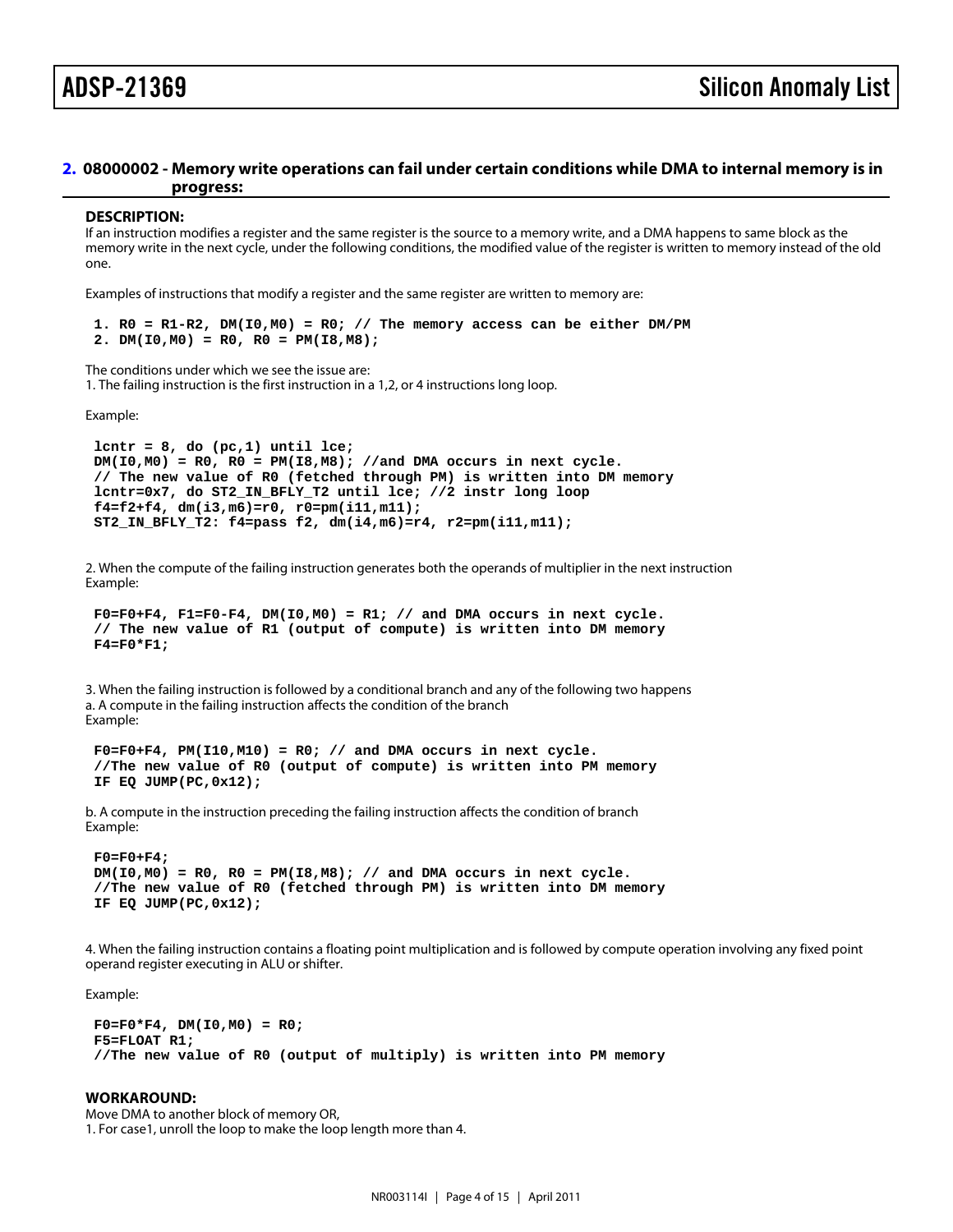## Silicon Anomaly List **ADSP-213**69

2. For case 2, 3a, 3b and 4 insert an unrelated instruction between the failing instruction and the instruction following it.

Note: This workaround may be built into the development tool chain and/or into the operating system source code. For tool chains and Operating Systems supported by ADI, such as VisualDSP++ and VDK please consult the "Silicon Anomaly Tools Support" help page in the applicable documentation and release notes for details.

APPLIES TO REVISION(S): 0.0

#### <span id="page-4-0"></span>[3.](#page-1-2) 08000006 - tDCAD specification violated:

#### DESCRIPTION:

When using the SDRAM Controller with a 166 MHz SDCLK, the SDRAM Controller specification tDCAD (Data delay after SDCLK) is violated on specific data pins for the first access only. It is specified as 4.0 ns max, and may increase to as much as 6.0 ns. This could cause a spec violation for the SDRAM. This violation has not been seen to cause any SDRAM access failures.

WORKAROUND: None.

APPLIES TO REVISION(S):

0.0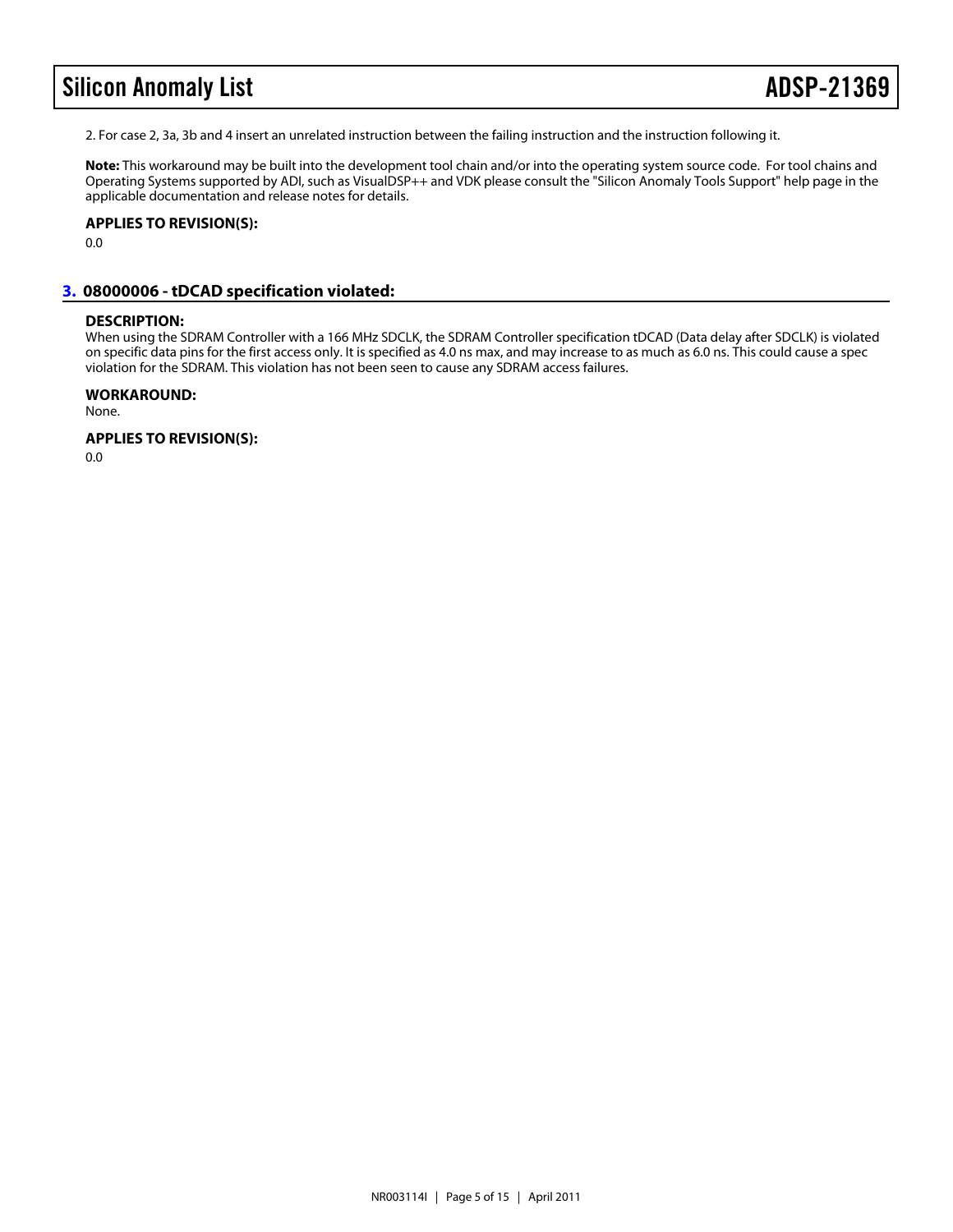#### <span id="page-5-0"></span>[4.](#page-1-3) 08000014 - Instruction fetch fails when there is a CORE-DMA conflict coupled with an external memory access:

#### DESCRIPTION:

Instruction fetch may fail under certain conditions:

An instruction fetch may fail if following combination of external accesses, instruction pipeline stall & DMA block conflict occurs. The failure happens only if all three conditions mentioned below are met:

1. Two instructions executing consecutively make data accesses to/from external memory.

2. When the processor core is being stalled for the first access, there is another stall generated at the same time. The later stall can be any of the stalls mentioned in "PROGRAM SEQUENCER" chapter of "ADSP-2136x SHARC Processor- Programming Reference" (pages 3-11 through 3-26 in Revision 1.0, November 2005), with two exceptions:

a) Stalls due to any of the DAG register (index, modifier etc.) dependencies.

b) Stalls generated by emulator.

An instruction making an external data access may get stalled when it is in "address" stage of the instruction pipeline, in order to wait until the external memory device acknowledges the access completion. For details on other stalls, refer to the Programming Reference mentioned above.

3. An internal memory block conflict happens between a DMA and instruction fetch of the 3rd instruction following the last external access instruction. This instruction fetch fails, leading to corruption of the corresponding opcode and in turn producing unpredictable results.

For example, consider following sequences of instructions:

a) Multiplier dependency stall:

I1: r12=r5+r4, r0=dm(ext1);

- I2: r12=r12\*r12, r1=dm(ext2);
- I3: <any\_instruction>;

I4: <any\_instruction>;

I5: <any\_instruction>;

Here, I1 and I2 are consecutive instructions which perform external memory accesses. Both of them get stalled in their "address" stages in the pipeline due to extra time required for external accesses. When I1 is being stalled, there is another core generated dependency stall happening at the same time. This stall is due to both operands of multiplier in I2 (i.e. R12) depend upon execution of I1 where R12 is getting written.When both these stalls vanish, the pipeline moves ahead where instruction fetch of I5 begins. While I5 is in "fetch1" stage, if there happens to be a DMA to the same block of internal memory where the code is residing, then an internal memory block conflict occurs. Therefore, due to this anomaly, the instruction fetch of I5 fails due to its opcode getting corrupted.

b) The above accesses inside a loop:

lcntr =  $100$ , do (PC, 3) until lce; I1: r12=r5+r4, r0=dm(ext1); I2: r12=r12\*r12, r1=dm(ext2); I3: <any\_instruction>;

Here too, the problem will occur as per the same reasoning. The difference is that instead of I5, I2 of the 2nd loop iteration fails.

c) Conditional branch dependency on compute:

 I1: R0=R5+R8,R2 = DM(I0,M0) ; I2: IF eq JUMP (pc, 3), ELSE R1=DM(I5,M5); I3: <any\_instruction>; I4: <any\_instruction>; I5: <any\_instruction>;

In this case processor core creates a stall due to an another reason, i.e. conditional jump in I2 depending on compute in I1. Fetch of I5 will fail.

Examples of DAG dependency stalls which will NOT have any problems: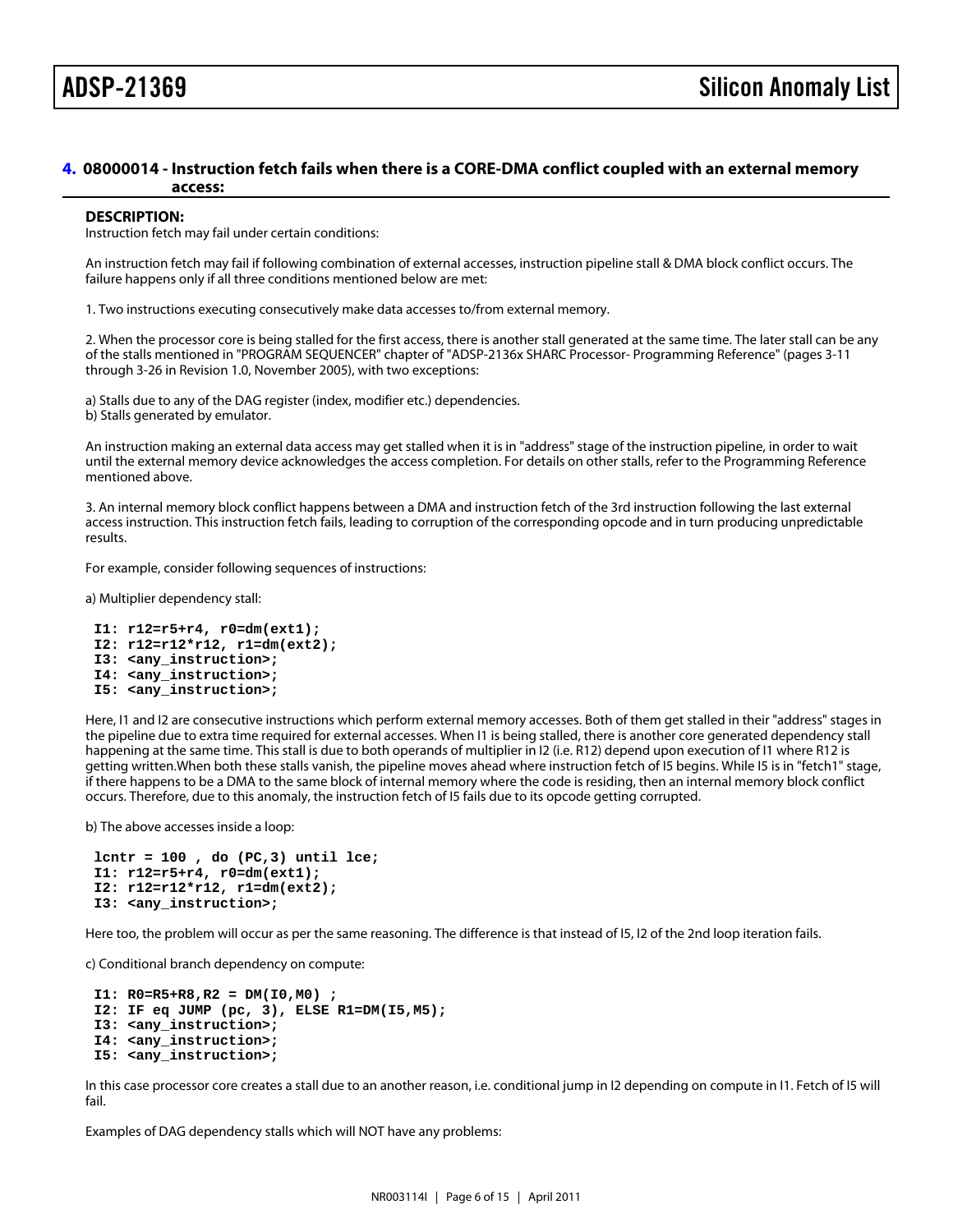### Silicon Anomaly List **ADSP-213**

a)

- I0: I5 = buffer1; // buffer1 in external memory.
- I1: r12=r5+r4, r0=DM(I0,M1);
- $I2: R1 = DM(15, M5);$

b)

- I0: R2=R3-R4
- $I1: IFEQ DM(11,M1) = R15;$
- $I2: \quad R0 = DM(11, M2);$

#### WORKAROUND:

1. Place code and DMA data in different blocks of internal memory.

2. Separate two instructions making external memory accesses by adding a NOP instruction between them. Any other instructions which do not access external memory can also be used instead of NOP. Note that using this workaround will result in degradation of data throughput to/from external accesses, resulting in slower execution of the code.

APPLIES TO REVISION(S):

0.0, 0.1

### <span id="page-6-0"></span>[5.](#page-1-4) 08000015 - Elevated core voltage needed for operation above 266 MHz:

#### DESCRIPTION:

A memory speed path in the internal memory of revision 0.0 and 0.1 material limits the speed at which the memory can be used at the nominal core voltage. This results in a need to raise the core voltage supply. This issue only effects operation above 266 MHz in 0.0 and 0.1 revision silicon. The 266 MHz products in the MQFP package are not effected and should be operated at their datasheet-specified voltages.

Functional testing of 0.2 revision material has shown that this issue has been fixed. While datasheet timing requirements and characteristics for 0.2 silicon are currently being characterized at 1.2v nominal core voltage, revision 0.2 material may be operated at Vddint of 1.2v +/-5% . Note that operation at 400 MHz in all revisions will still require a 1.3v +/-5% Vddint.

The ADSP-21367/8/9 datasheet will be revised to include the updated timing information at 1.2v nominal and 333 MHz core clock rate.

#### WORKAROUND:

1. If using revision 0.0 or 0.1 silicon at or above 333 MHz, adjust the vddINT voltage to 1.3 volts (+/-5%)

#### APPLIES TO REVISION(S):

0.0, 0.1

### <span id="page-6-1"></span>[6.](#page-1-5) 08000016 - SPI DMA issue when using SPIBAUD=2:

#### DESCRIPTION:

When using the SPI peripheral in DMA master receive mode, when the SPI is programmed for back to back DMA access,and when the SPI port is used without being disabled in between the accesses, the SPI can generate an extra clock for a 32bit word even after the FIFO and the receive buffer are full. This extra clock can cause a receive buffer overflow error which will result in a 32bit word getting lost. This occurs only with SPIBAUD=2 setting.

#### WORKAROUND:

1) Do not disable DMA between back to back DMA access.

-OR-

2) If DMA must be disabled between back to back access, diable SPI as well and before reenabling the SPI clear the FIFO and the receive buffer and then enable SPI and then configure the DMA descriptors and enable the DMA.

#### APPLIES TO REVISION(S):

0.0, 0.1, 0.2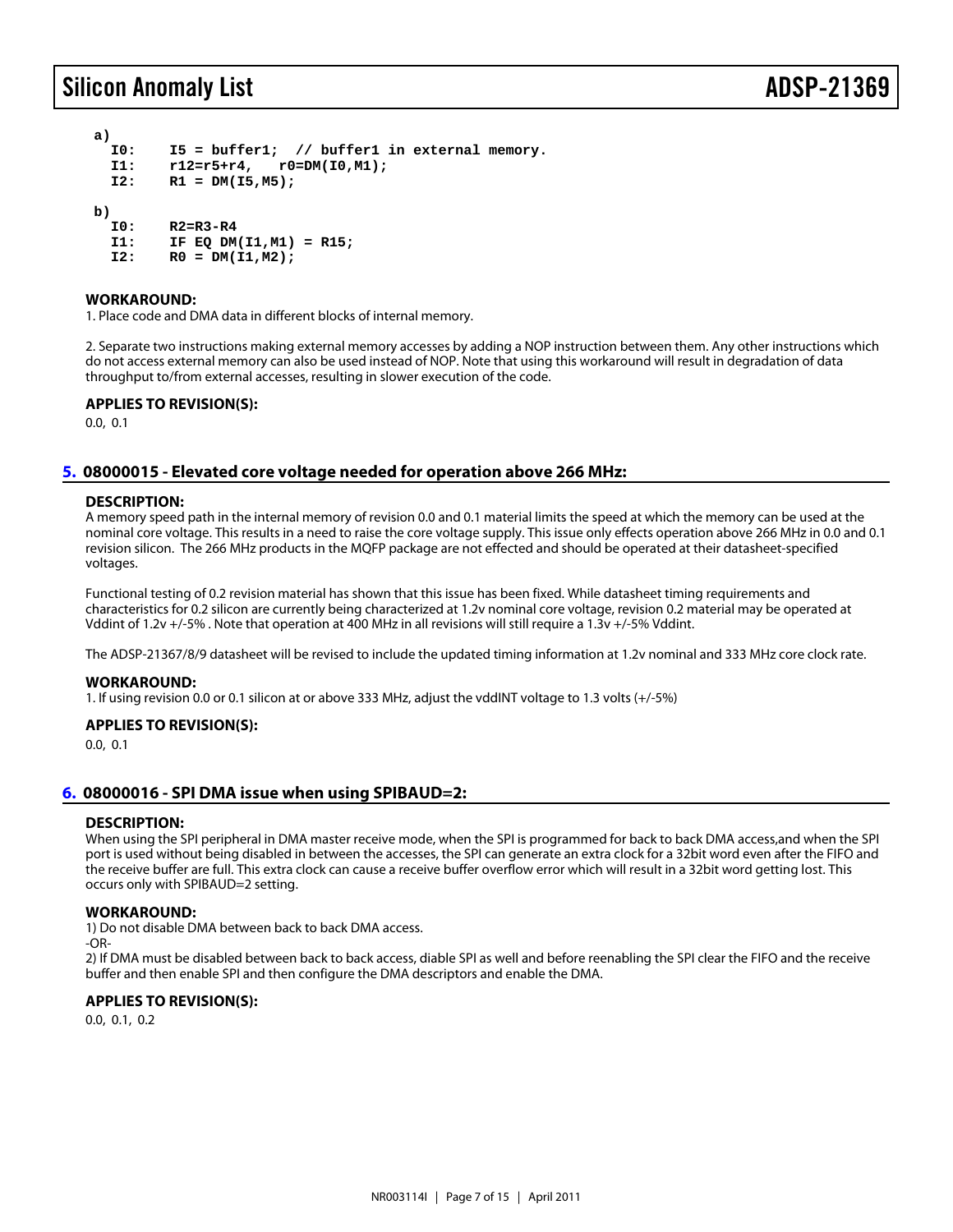#### <span id="page-7-0"></span>[7.](#page-1-6) 08000017 - 166MHz SDRAM operation violates tSSDAT specification:

#### DESCRIPTION:

While SDRAM operations up to a 133 MHz SDCLK rate work correctly, due to a timing issue, the SDRAM controller's tSSDAT timing requirement does not adequately correlate with the SDRAM's setup time characteristic (tAC in many SDRAM vendor's specifications) when used at a 166 MHz SDCLK rate. This issue only exists at the 166 MHz SDCLK rate. Using the SDRAM controller at a 166 MHz SDCLK rate could result in incorrect data accesses.

#### WORKAROUND:

Use the SDRAM controller at the 133 MHz rate.

APPLIES TO REVISION(S):

0.0, 0.1

#### <span id="page-7-1"></span>[8.](#page-1-7) 08000018 - TCK can effect external PM bus accesses under certain circumstances:

#### DESCRIPTION:

In some processors, it is possible to experience an issue with External Memory accesses using the PM data bus while TCK is being driven. In some cases the address value driven may change inappropriately. This issue effects PM bus accesses to external memory only, and is dependent on the TCK jtag input being driven. No issues have been observed while TCK is inactive. TCK is typically only driven by an In-Circuit-Emulator or a boundary-scan controller. During normal non-debug operation of the processor, TCK is not driven, and so this issue can easily be avoided.

#### WORKAROUND:

During normal processor operation, without an emulator or boundary-scan controller in use, the TCK input is not driven, and this issue will not appear. In scenarios where the processor application is being debugged with an emulator, or a boundary-scan controller is active (driving TCK), and an PM bus write to external space is observed to be incorrect, use the DM bus to execute the external write. Note that this is only necessary during debug, as this issue has not been observed while TCK is inactive.

#### APPLIES TO REVISION(S):

0.0, 0.1

#### <span id="page-7-2"></span>[9.](#page-1-8) 08000019 - PDAP must use DAI pins, external port pins not available for PDAP data:

#### DESCRIPTION:

The SHARC user has the choice of using the PDAP input by either routing the PDAP DATA signals over the External Port Data pins or using the SRU to route these signals to DAI pins. Due to a silicon issue, the PDAP MUST have it's data signals routed to DAI pins via the SRU, and CANNOT be used with it's data signals using the External Port Data pins. This issue does not effect other External Port or SDRAM usage. It is a restriction on PDAP usage only.

WORKAROUND: None.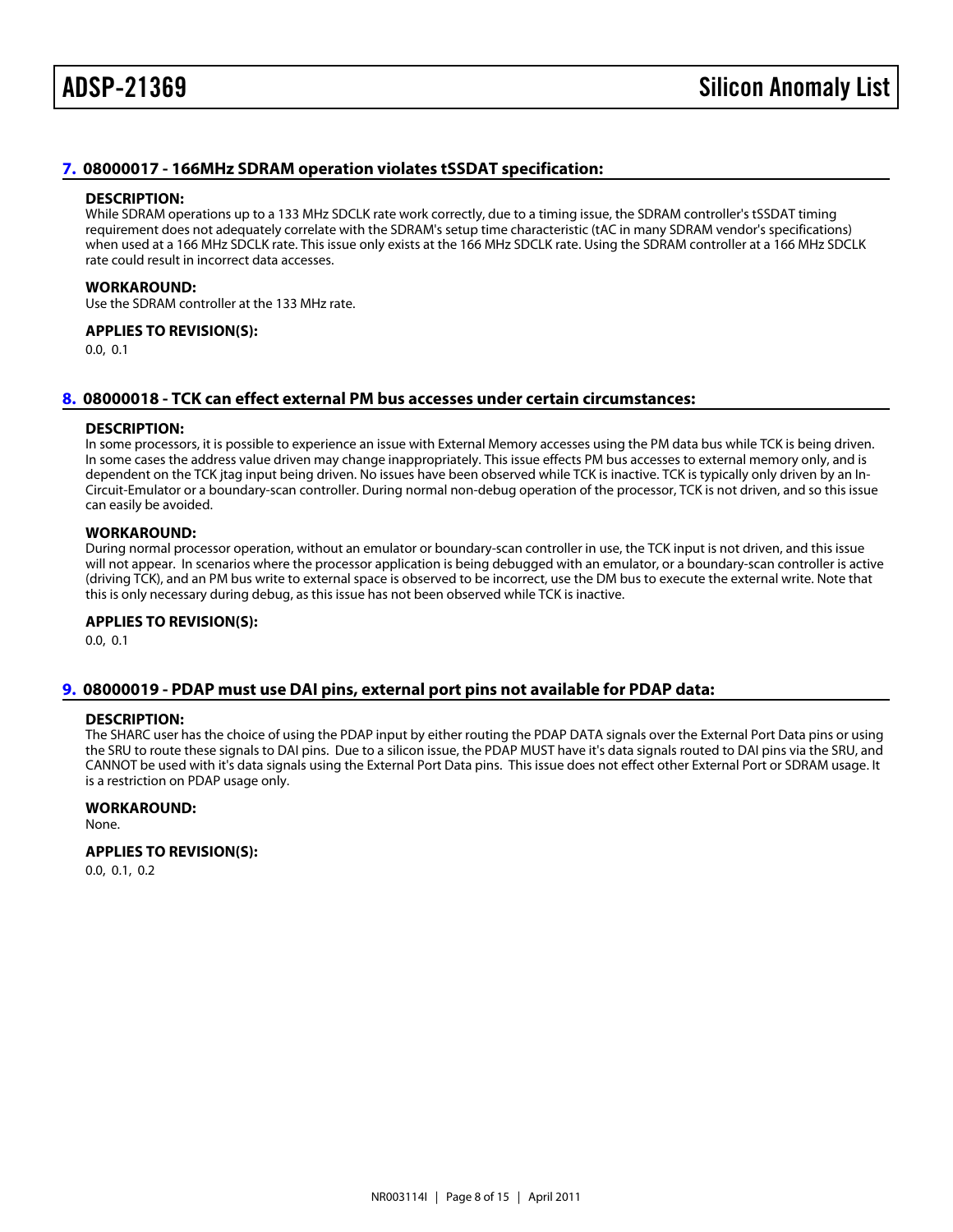#### <span id="page-8-0"></span>[10.](#page-1-9) 08000020 - Input Shift Register Anomaly in ASRCs (Asynchronous Sample Rate Converters) impacts Daisy-Chained TDM mode:

#### DESCRIPTION:

In the TDM Daisy chain mode the ASRCs can be connected as follows to achieve TDM mode:

Each ASRC has two 64-bit shift registers (one for the input side, and the other for the output side). When the ASRCs are daisy-chained, these 64-bit registers can be thought of as a single long shift register, which holds an entire frame of data.

In TDM chaining mode:

- 1. 64-bit shift register of each ASRC is divided into two 32-bit channels.
- 2. TDM output of the one ASRC input is connected to the data input of the next ASRC in the chain.
- 3. Data output of one ASRC is passed to the TDM input of the next ASRC in the chain.

The following diagram shows the channel allocation in the input and output side of the TDM Daisy chain.

When the ASRCs are used in TDM Daisy chain mode, the MSB of the input data is lost at the output of each ASRC in the chain. This anomaly is applicable for the TDM mode in both the bypass and non-bypass modes. The following example provides the expected failure pattern for the bypass mode, since in bypass mode the incoming data is not modified by the ASRC.

 For a TDM daisy chain with 8 channels in BYPASS mode, the output of the final ASRC in the chain will result in three-bit left shift for the channels 1 and 2, two bit left shift for the channels 3 and 4 and one bit left shift for the channels 5 and 6. The channels 7 and 8 will not have any data shift. At the output end, three MSBs will be lost for the channels 1 and 2, two MSBs will be lost for the channels 3 and 4 and one MSB will be lost for the channels 5 and 6.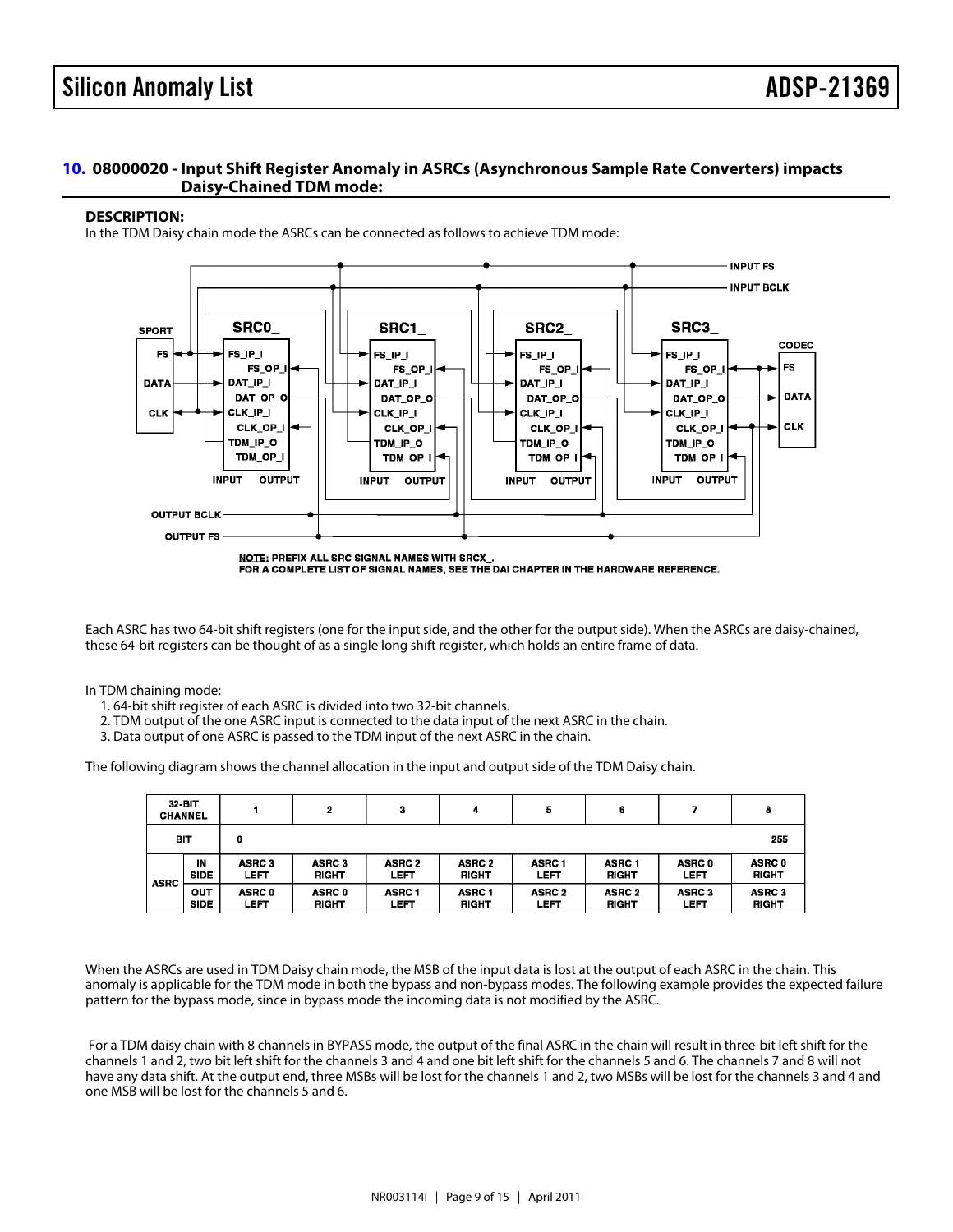For the set of the following 8-channel input data,

| 0xF1111100 | 0xF1111100         | // Channels 1 and 2            |
|------------|--------------------|--------------------------------|
| 0xF1111100 | $0 \times 1111100$ | // Channels 3 and 4            |
| 0xF1111100 | 0xF1111100         | $\frac{1}{2}$ Channels 5 and 6 |
| 0xF1111100 | $0 \times 1111100$ | // Channels 7 and 8            |

The output data will be as follows,

| 0x888888FF    | 0x888888FF    | //3-bit left shift and 3 MSBs are lost |  |  |  |  |
|---------------|---------------|----------------------------------------|--|--|--|--|
| 0xC44444FF    | 0xC44444FF    | //2-bit left shift and 2 MSBs are lost |  |  |  |  |
| $0xE2222F$ FF | $0xE2222F$ FF | //1-bit left shift and one MSB is lost |  |  |  |  |
| 0xF11111FF    | 0xF11111FF    |                                        |  |  |  |  |

In the above output data the 8-LSBs of each word has the ratio information.

For a TDM daisy chain in NON-BYPASS mode, the output of the TDM Daisy chain will be corrupted completely because of the MSB bit loss in each ASRC in the chain.

#### **WORKAROUND:**

The workaround for this anomaly must be carried out in software only on the device providing input data to the ASRCs in TDM daisy chain mode. It can not be implemented on the output data from the ASRCs. The workaround implementation in software adds some core MIPS to the application. For devices like ADCs/CODECs, the workaround may not be implemented directly. For such systems, two serial ports of the SHARC should be dedicated for this purpose. One serial port should be used for receiving the data from the ADC/CODEC and the other one should be used for transmitting the modified input data to the ASRC.

When the ASRCs are used in TDM daisy chain mode, only the 24-MSBs of the input 32-bit data is used and the 8-LSBs are not used by the ASRC. The anomaly can be worked around by shifting the 24-MSBs of the data to the 8-LSBs as follows:

1. Right shift the input data for channels 1 and 2 by three bits. Now the 24-MSBs which has the data are placed in the bits from 28 - 5.

2. Right shift the input data for channels 3 and 4 by two bits. Now the 24-MSBs which has the data are placed in the bits from 29 - 6. 3. Right shift the input data for channels 5 and 6 by one bit. Now the 24-MSBs which has the data are placed in the bits from 30 - 7.

4. The input data for channels 7 and 8 need not be modified.

When the modified input data is provided to the TDM daisy chain, one MSB of the modified data will be lost at each ASRC in the chain due to the anomaly. Since the 24-MSBs which has the data is shifted to the LSBs of the input, the actual MSB is not lost at each ASRC in the chain. Because of the anomaly the data will be shifted left by the ASRC and received correctly at the output end.

This workaround is applicable for both the BYPASS and NON-BYPASS mode of the ASRC. In both the cases the 24-bit audio data will be preserved and there will be no loss of resolution. The workaround also has no impact on the matched phase mode of the ASRC TDM daisy chain mode, since the phase information lies only in the 8-LSBs of the output SRC shift registers which are not affected by this anomaly.

For the set of the following 8-channel actual input data,

```
 0xF1111100 0xF1111100 // Channels 1 and 2
 0xF1111100 0xF1111100 // Channels 3 and 4
 0xF1111100 0xF1111100 // Channels 5 and 6
 0xF1111100 0xF1111100 // Channels 7 and 8
```
The data modified according to the workaround will be as follows:

```
 0xFE222220 0xFE222220 // Channels 1 and 2 with three bit right shift
 0xFC444440 0xFC444440 // Channels 3 and 4 with two bit right shift
 0xF8888880 0xF8888880 // Channels 5 and 6 with one bit right shift
 0xF1111100 0xF1111100 // Channels 7 and 8
```
The data at the output end will be as follows for the BYPASS mode:

 **0xF11111FF 0xF11111FF // Channels 1 and 2 0xF11111FF 0xF11111FF // Channels 3 and 4 0xF11111FF 0xF11111FF // Channels 5 and 6 0xF11111FF 0xF11111FF // Channels 7 and 8**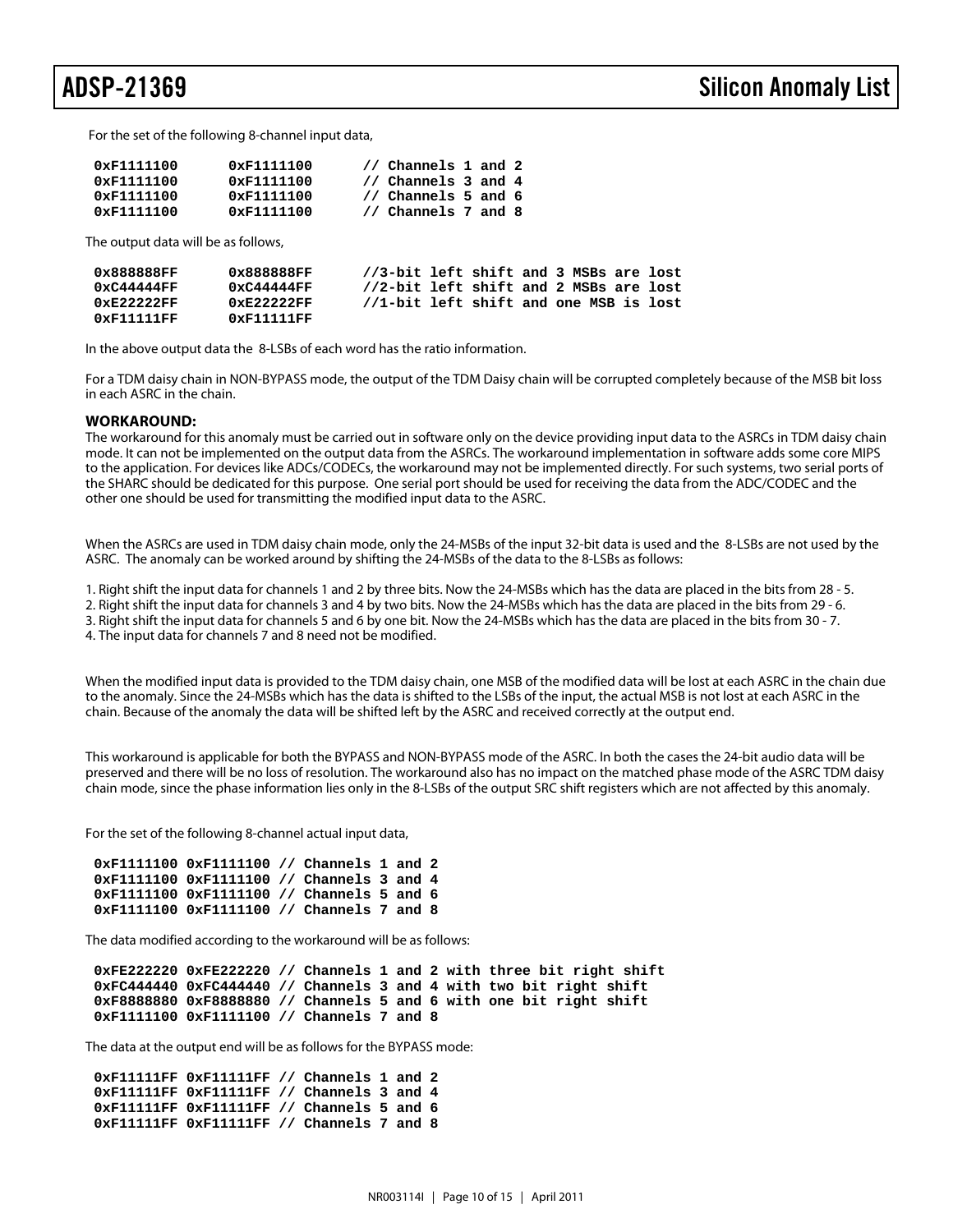### APPLIES TO REVISION(S):

0.0, 0.1

#### <span id="page-10-0"></span>[11.](#page-1-10) 08000024 - Parallel EPROM/FLASH boot following a Hard (Hot) Reset may fail if issued in the middle of external SDRAM reads:

#### DESCRIPTION:

If the SHARC processor is in the process of fetching data from external SDRAM memory, initiating a Hard (hot) reset during this process may cause the SDRAM device to continue to drive the data bus during the entire duration of /RESET being asserted, and also failing to relinquish the external data bus even when the DSP comes out of /RESET.

If the DSP had been configured to boot via parallel external FLASH or EPROM (which shares part of the same data bus with the external SDRAM), the resulting bus contention on the external data bus between the DSP trying to boot from the FLASH memory and the SDRAM continuing to drive the data bus causes incorrect boot data to be loaded in, and the booting operation fails. Once the above state is hit, subsequent DSP Resets will not correct the situation. A power-cycling sequence is required to recover from this state.

If a microcontroller or host processor controls the /RESET pin of the SHARC, a simple communication protocol between the microcontroller/host processor and the DSP that ensures that any DMA transfer/external data fetch is completed before /RESET is asserted will avoid this problem.

Note that the probability of encountering this problem is greatly reduced during normal mode of DSP operation, i.e.,

- when the cache is enabled (CADIS bit of the MODE2 register is not set)

- if Bit 31 of the SDCTL register (NO\_BSTOP bit) is set to disable burst-mode accesses from the SDRAM.

The above conditions reduce the probability of encountering this problem, but are not suggested as workarounds. For this, please refer to the techniques listed in the workaround section.

This anomaly is not observed during writes to SDRAM memory. It is only seen on reads from external SDRAM. The anomaly is also not observed during other Reset scenarios such as Power-on Reset, or software Reset.

#### WORKAROUND:

Software:

Configure the DSP to boot via SPI port (master or slave) and perform the following sequence within the loader kernel:

- Initialize the SDCTL and SDRRC registers to the appropriate values

- Perform a dummy read access of external SDRAM memory.

This has the effect of resetting and re-initializing the states of the SDRAM controller as well as that of the external SDRAM memory, and avoid hitting the problem state.

Hardware:

Providing an external delay of at least 3 SDCLK clock cycles between the SDRAM's DQM signal and the /RESET\_IN to the DSP will also cause the problem to be avoided (see attached Figure).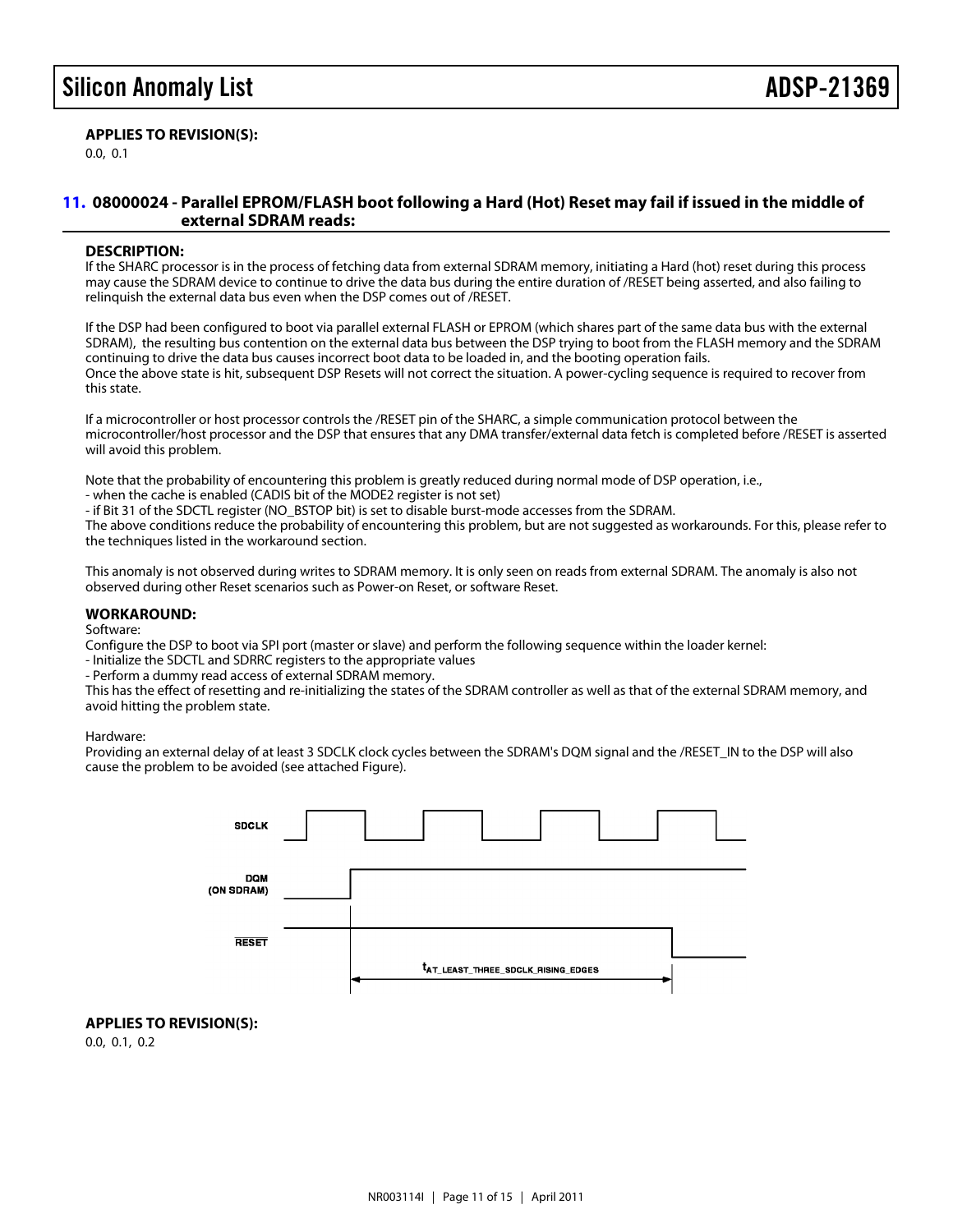#### <span id="page-11-0"></span>[12.](#page-1-11) 08000026 - Incorrect Popping of stacks possible when exiting IRQx/Timer Interrupts with DB modifiers:

#### DESCRIPTION:

If a delayed branch modifier (DB) is used to return from the interrupt service routines of any of IRQx (hardware) or timer interrupts, the automatic popping of ASTATx/ASTATy/MODE1 registers from the status stack may go wrong.

The specific instructions affected by this anomaly are "RTI (DB);" and "JUMP (CI) (DB);"

This anomaly affects only IRQx and Timer Interrupts as these are the only interrupts that cause the sequencer to push an entry onto the status stack.

#### WORKAROUND:

Do not use (DB) modifiers in instructions exiting IRQx or Timer ISRs. Instructions in the delay slots should be moved to a location prior to the branch.

Note: This workaround may be built into the development tool chain and/or into the operating system source code. For tool chains and Operating Systems supported by ADI, such as VisualDSP++ and VDK please consult the "Silicon Anomaly Tools Support" help page in the applicable documentation and release notes for details.

APPLIES TO REVISION(S): 0.0, 0.1, 0.2

#### <span id="page-11-1"></span>[13.](#page-1-12) 08000028 - Conditional FLAG instructions involving DAG index registers must not be followed immediately by an instruction that uses the same index register:

#### DESCRIPTION:

In the following instruction sequence shown below:

 INSTR1: Compute; INSTR2: If COND DM (Ia,Mb); //COND maybe based on the INSTR1, or any other condition INSTR3: DM (Ia,Mc);

The value of the DAG index register in INSTR3 will either be Ia or (Ia+Mb) depending on whether INSTR2 was aborted or executed.

If COND is based on an external FLAG condition (for example, say FLAG2\_IN) which is set asynchronously by an external source or event, the necessary internal stalls which would result in the DAG index register getting the correct value do not take effect, and consequently the value of the DAG index register may not contain the correct and expected value.

#### WORKAROUND:

Separate the second and third instructions in the above sequence by a NOP.

Note: This workaround may be built into the development tool chain and/or into the operating system source code. For tool chains and Operating Systems supported by ADI, such as VisualDSP++ and VDK please consult the "Silicon Anomaly Tools Support" help page in the applicable documentation and release notes for details.

#### APPLIES TO REVISION(S):

0.0, 0.1, 0.2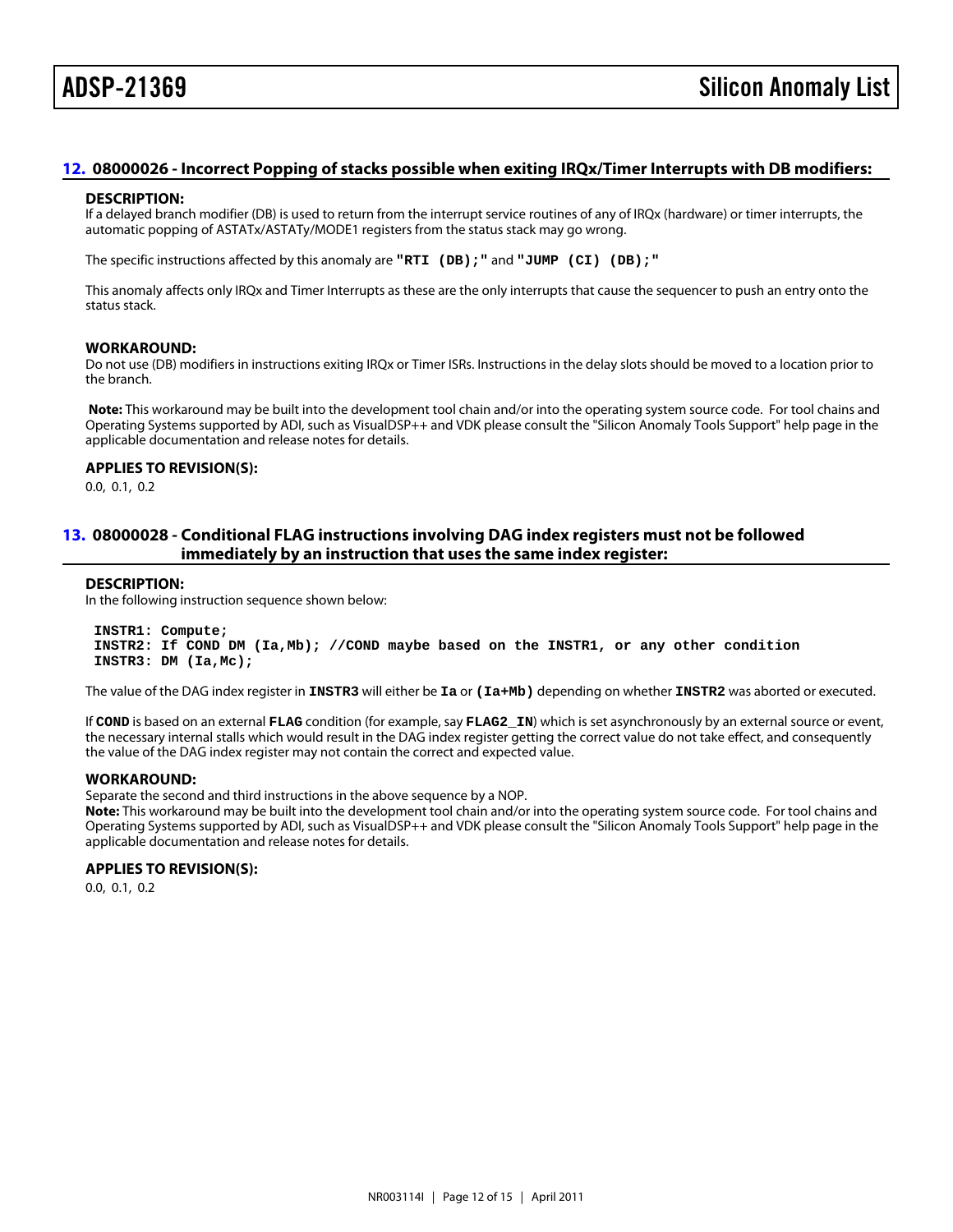#### <span id="page-12-0"></span>[14.](#page-1-13) 08000029 - External port arbitration may not work as expected when the lower priority request is not continuous:

#### DESCRIPTION:

The external port arbitration logic between core, EPDMA0, and EPDMA1 (configurable using EPBRx and DMAPRx bits of the EPCTL register), may behave unexpectedly when the lower priority request is single/non-sequential. Some scenarios where the external port request may be single/non-sequential are:

a) Single core external access

 Non-external access instruction.. R0= dm (<external memory address>); Non-external access instruction..

b) Interrupted back to back core accesses

 r0=dm(<external memory address>); Interrupt occurs here.... r1=dm(<external memory address>);

c) A DMA transfer with count =1

d) A DMA transfer with count greater than one, but the external port access requests not continuous because of some internal memory conflicts.

 In general, the lower priority access should complete only when there is no pending higher priority request. But, because of the anomalous behavior, the lower priority access may still be completed even if there is a pending higher priority request. This behavior is applicable for both AMI and SDRAM accesses.

#### WORKAROUND:

There is no workaround for this anomaly.

APPLIES TO REVISION(S):

0.0, 0.1, 0.2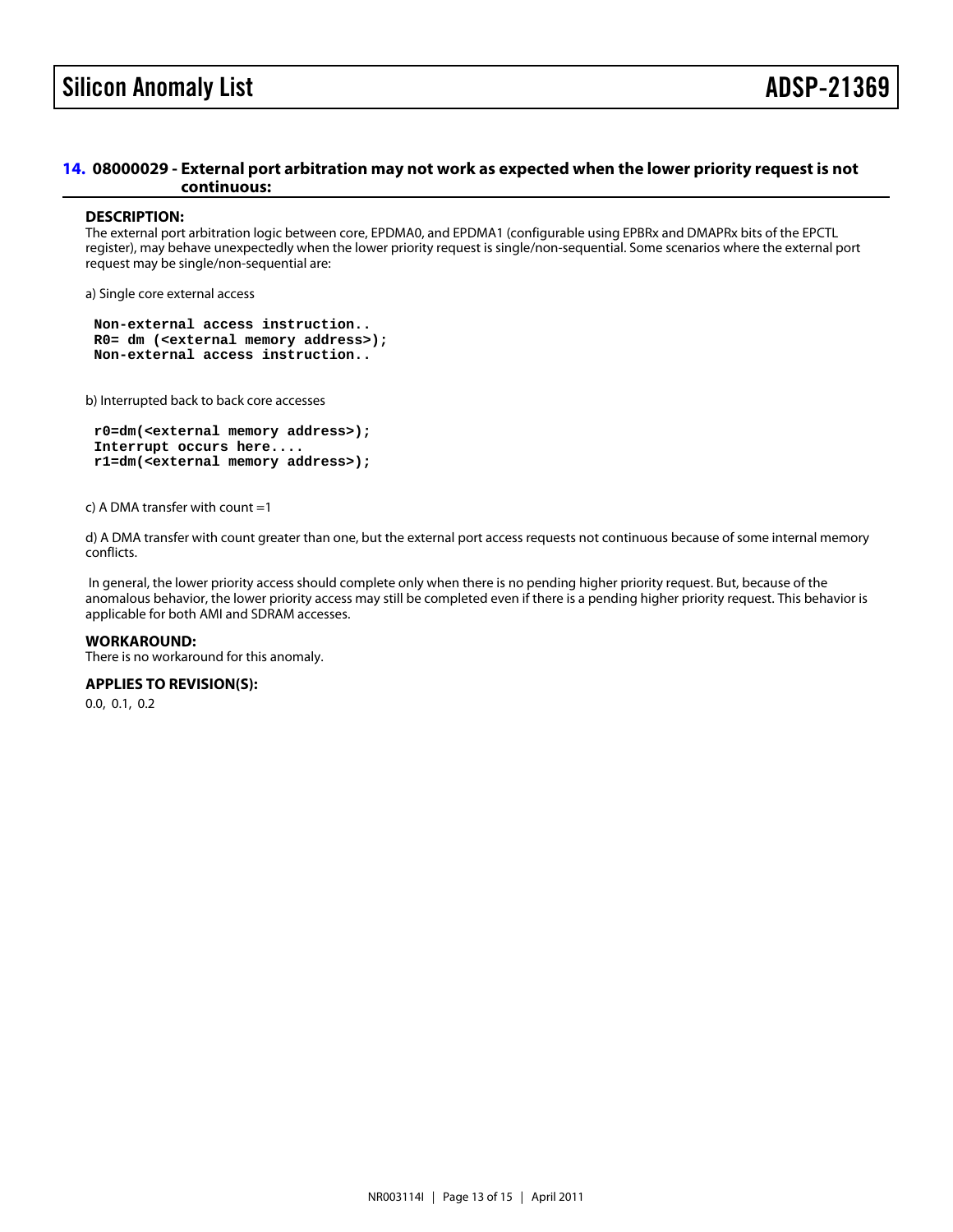#### <span id="page-13-0"></span>[15.](#page-1-14) 08000030 - VDSP Statistical profiler may provide incorrect profile information for idle instructions:

#### DESCRIPTION:

The VisualDSP++ statistical profiler may indicate incorrect processor time expenditure when idle instructions are used. This occurs if the EMUPC register does not get updated when the program sequencer is executing the idle instruction.

In the example code below, the ISR\_func1 is executed at the ISR's interrupt rate and most of the processor time is spent in executing the idle instruction. However, the statistical profiler may show incorrectly that most of the processor time is spent executing instructions in the ISR\_func1. This occurs when the program sequencer branches to execute the IDLE instruction from the RTI instruction. When this occurs, the EMUPC register may still retain the previously executed ISR\_func1's Program Counter value.

\_main:

 …… Test: Idle; Jump Test; \_main.end:

ISR\_func1:

 …… …… Instruction\_x; Instruction\_y; RTI;

Note: This issue impacts only the Statistical Profiling information.

#### WORKAROUND:

NOP instruction can be used instead of IDLE instruction wherever possible to get correct statistical profile information.

APPLIES TO REVISION(S):

0.0, 0.1, 0.2

#### <span id="page-13-1"></span>[16.](#page-1-15) 08000031 - After an emulator halt at the instruction before 'idle' instruction, the Core Timer stops decrementing even after code execution restarts:

#### DESCRIPTION:

When the processor is halted at a breakpoint in an emulator session, the core timer correctly stops decrementing and restarts when code execution is resumed. However, if the emulator breakpoint is placed at an instruction just before an idle instruction, the core timer remains halted even after the code execution is resumed.

In the example code below, the core timer remains halted after code execution is resumed following the core halt at Instruction1. The same behavior is seen if Instruction1 is executed by 'single stepping'.

Enable\_Core\_timer:

Bit set MODE1 TIMEN;

…… ……

……

Instruction1; *// Placing breakpoint here causes the anomaly* 

 Idle; Instruction2; Instruction3;

Note: This issue impacts only Emulator session debug.

WORKAROUND: None